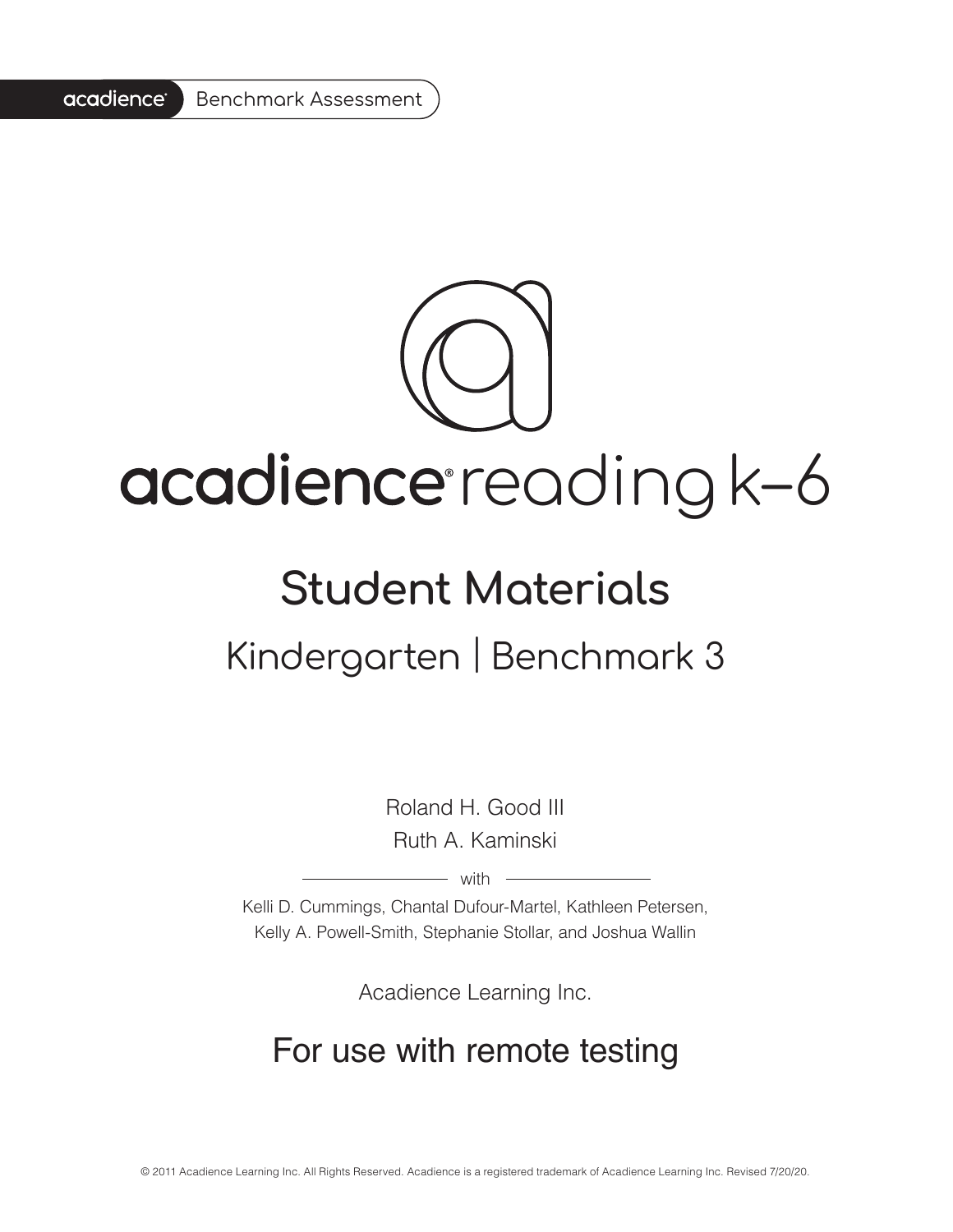|                |                | G A u b p x w R W f |              |       |             |              |                |              |
|----------------|----------------|---------------------|--------------|-------|-------------|--------------|----------------|--------------|
| $Q_{\cdot}$    | Е              | v L e k J I M c     |              |       |             |              |                |              |
| Y              | $\Gamma$       | $\alpha$            | $\mathsf{D}$ | I d   | $\mathsf B$ | $\mathsf{Z}$ | Z              | H            |
| $Q_{\cdot}$    | $\Gamma$       |                     | P O t i      |       |             | S C          | h              | $\top$       |
| $\overline{g}$ | F              |                     | U o X V N m  |       |             |              | $\sf K$        |              |
|                | Y .<br>S       |                     | D Y          | h c   |             | p y C        |                | $\sqrt{2}$   |
| t              | Ε              |                     | d A U L v F  |       |             |              | $\overline{O}$ | $\mathsf{X}$ |
|                | $\mathsf J$    |                     | V Q w a x    |       |             | $\mathsf{k}$ | e              | I            |
| Β              | $\mathsf b$    |                     | T P          | $r$ O |             | M q          | s W            |              |
| R              | $\overline{g}$ |                     | z H f Z      |       | $\int$      | G            | $\mathbf{L}$   | K            |
| N              | m              |                     | u S G A      |       | U           | $\mathsf{D}$ | p              | X            |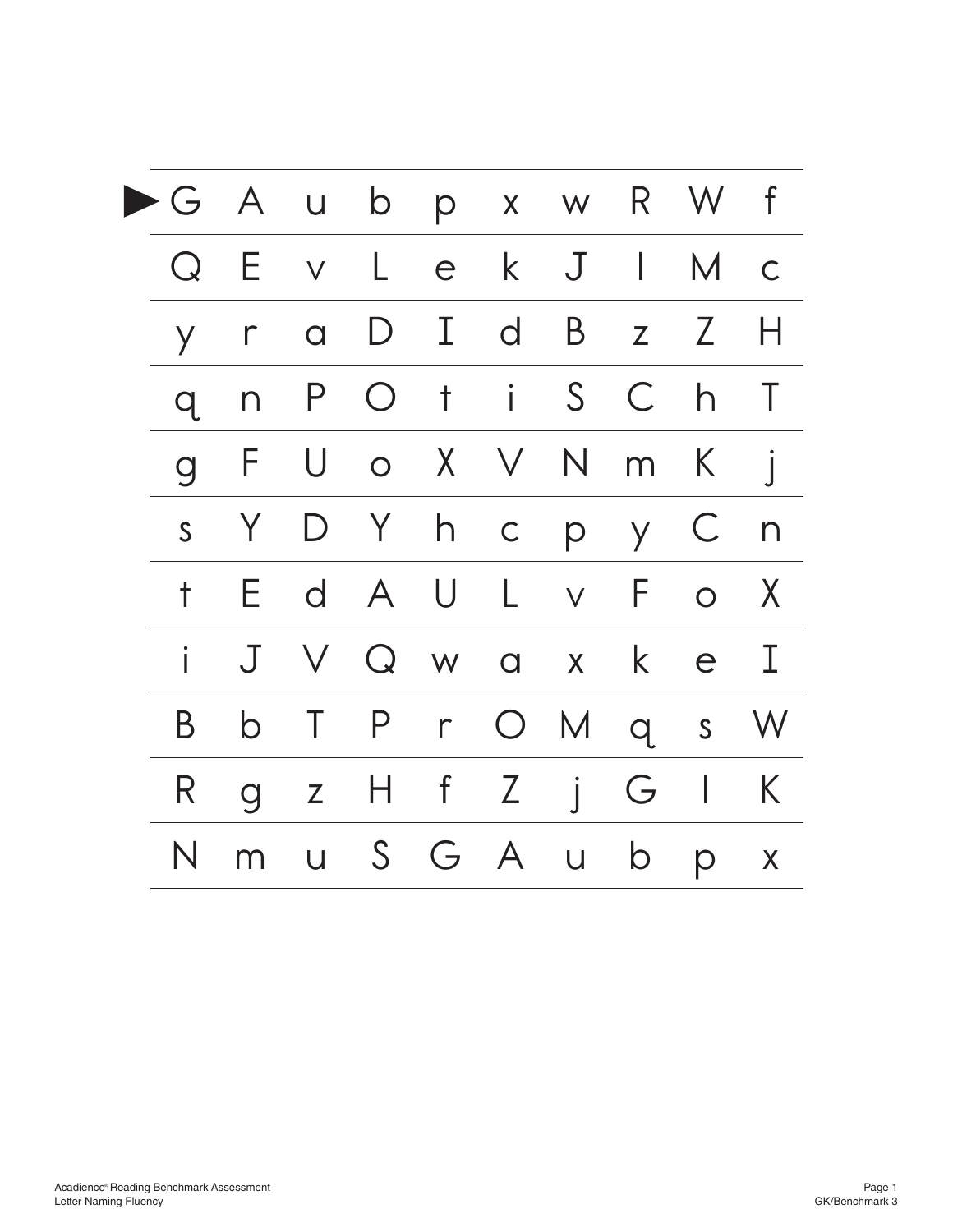### sog mip